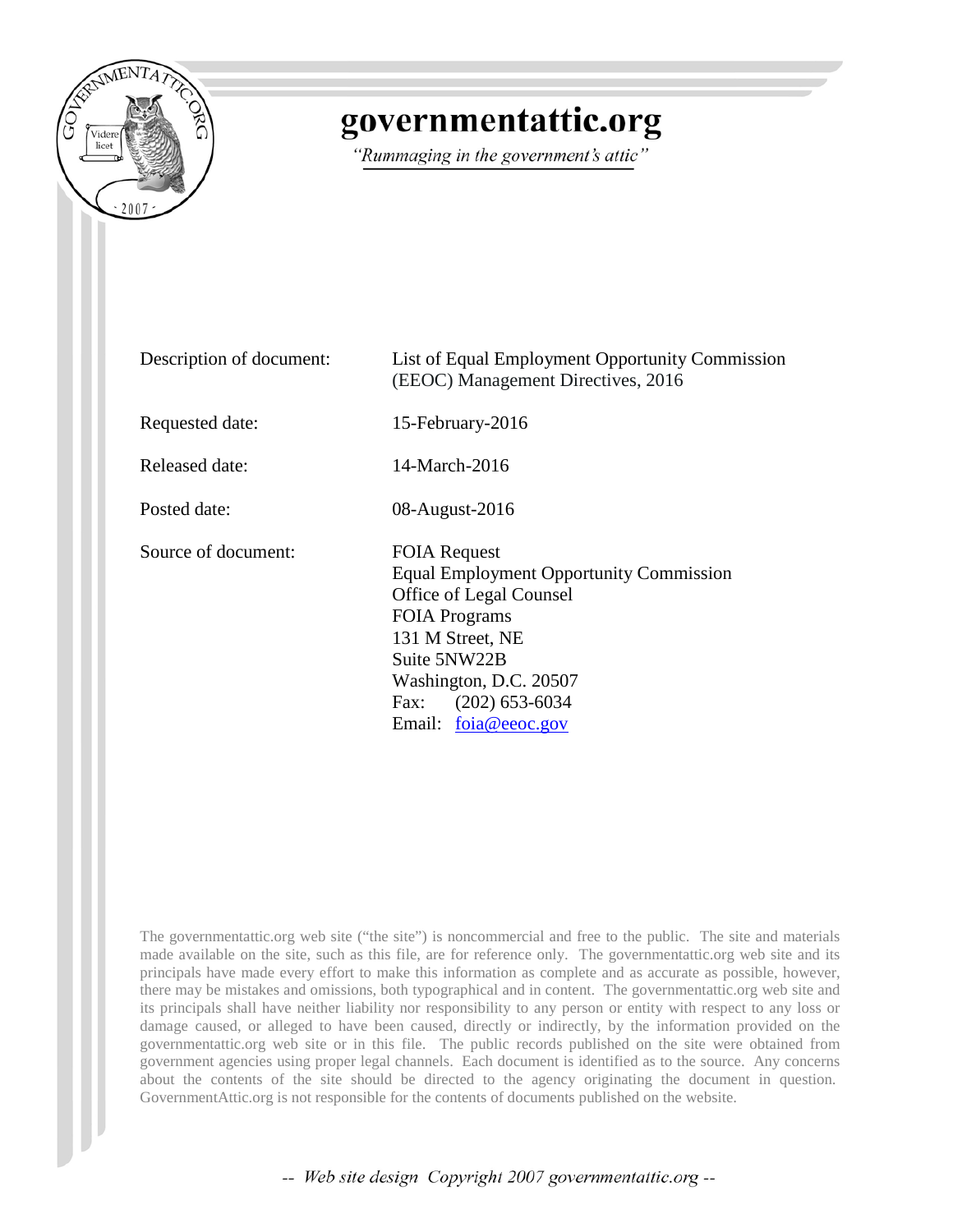

# **U.S. EQUAL EMPLOYMENT OPPORTUNITY COMMISSION Office of Legal Counsel**

131 M St, N. E., Fifth Floor Washington, D. C. 20507 Toll Free: (877)-895-1802 TTY (202) 663-7026 FAX (202) 653-6034 Website: www.eeoc.gov

March 14, 2016

## **Re: FOIA No.: 820-2016-000147**

Your Freedom of Information Act (FOIA) request, received on February 15, 2016 is processed. Our search began on February 15, 2016. All agency records in creation as of March 3, 2016 are within the scope of EEOC's search for responsive records. The paragraph(s) checked below apply.

- $[X]$ Your request is granted.
- $\mathbb{I}$   $\mathbb{I}$ Your request is denied pursuant to the subsections of the FOIA indicated at the end of this letter. An attachment to this letter explains the use of these exemptions in more detail.
- $\mathbb{I}$   $\mathbb{I}$ Your request is procedurally denied as [ ] it does not reasonably describe the records you wish disclosed, or [ ] no records fitting the description of the records you seek disclosed exist or could be located after a thorough search, or [ ] the responsive records are already publically available. See the Comments page for further explanation.
- $\lceil$   $\rceil$ Your request is granted in part and denied in part. Portions not released are withheld pursuant to the subsections of the FOIA indicated at the end of this letter. An attachment to this letter explains the use of these exemptions in more detail.
- $\begin{bmatrix} 1 \end{bmatrix}$ Your request is closed for administrative reasons. An attachment to this letter further explains this closure.
- $\lceil$   $\rceil$ A fee of \$ \$ 0.00 is charged. Charges for manual search and review services are assessed according to the personnel category of the person conducting the search a. Fees for search services range from \$5.00 per quarter hour to \$20.00 per quarter hour. Direct cost is charged for computer search and in certain other circumstances. Photocopying is .15 per page. 29 C.F.R. §1610.15. The attached Comments page further explains the direct costs assessed. The fee(s) charged is computed as follows:
	- [ ] Commercial use request: [ ] pages of photocopying; [ ] quarter hour(s) of [ ] review time; and [ ] quarter hour(s) of [ ] search time. Direct costs are billed in the amount of  $\lceil \quad \rceil$  for  $\lceil \quad \rceil$ ;
	- [ ] Educational or noncommercial scientific institution or a representative of the news media request: ( ] pages of photocopying. The first 100 pages are provided free of charge; and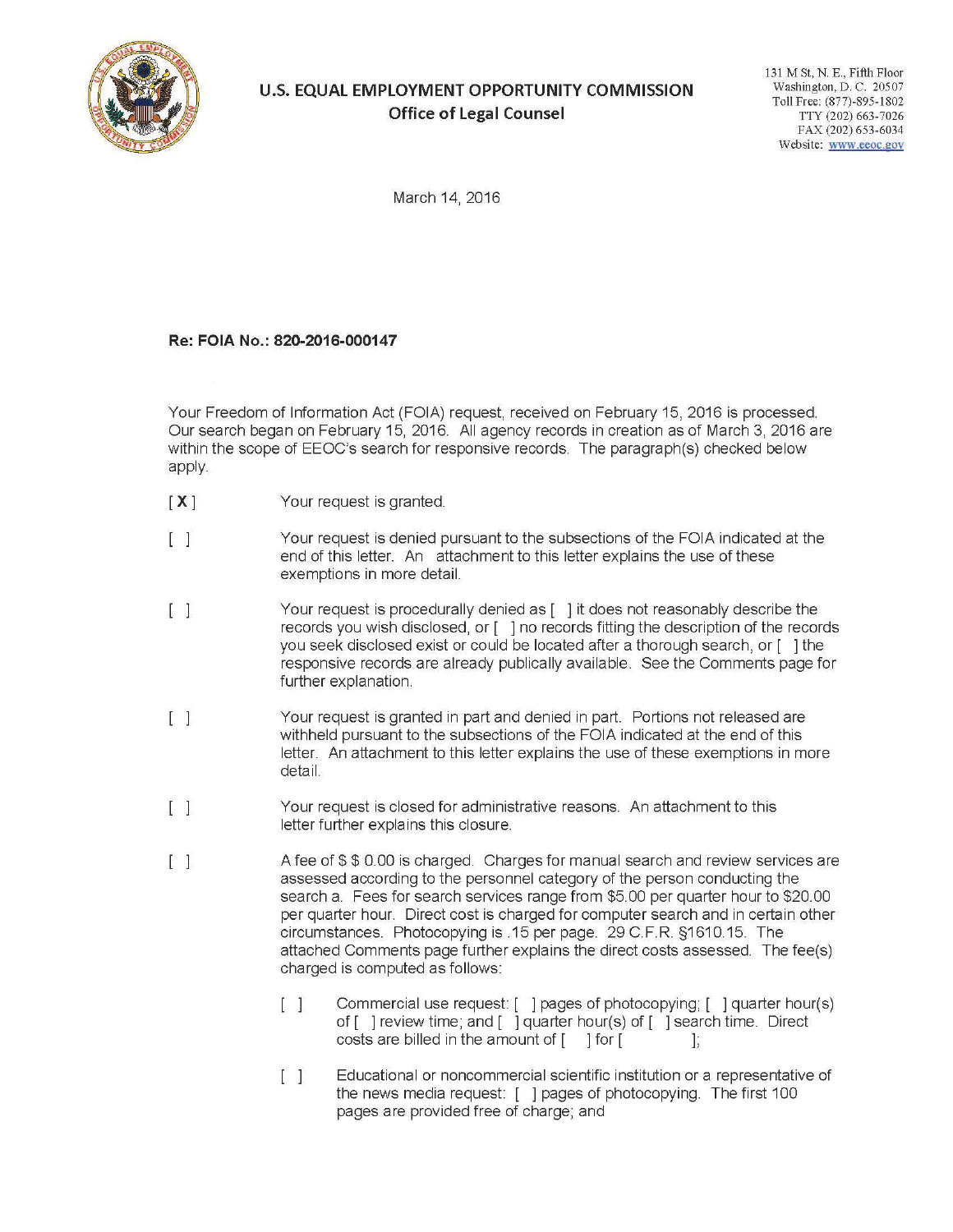- [ ] All other requests: [ ] pages of photocopying and [ ] quarter hour(s) of search time. Direct costs are billed in the amount of [ ] for [ The first 100 pages and the first two hours of search time are provided free of charge.
- $\begin{bmatrix} 1 & \end{bmatrix}$  Please submit payment of \$ \$ 0.00 by either:
	- (1) Credit card at **pay.gov.** Visa, MasterCard, American Express and Discover credit cards are accepted. Debit cards bearing the Visa or MasterCard logo are also accepted. We will finish processing your request after EEOC receives a copy of your pay.gov credit or debit card receipt or
	- (2) Check, payable to the United States Treasurer, to the address above.
- $\mathbb{I}$ The disclosed records are enclosed. No fee is charged because the cost of collecting and processing the chargeable fee equals or exceeds the amount of the fee. 29 C.F.R. § 1610.15(d).
- $\mathbb{I}$ The disclosed records are enclosed. Photocopying and search fees have been waived pursuant to 29 C.F.R. § 1610.14.
- $\mathbb{I}$   $\mathbb{I}$ You have 30 days from receipt of this letter to a submit a written appeal of this decision to the Office of Legal Counsel, FOIA Programs, Equal Employment Opportunity Commission, 131 M Street, NE, Fifth Floor, Washington, D.C. 20507, or by fax to (202) 653-6034, or by email to FOIA@eeoc.gov. Your appeal will be governed by 29 C. F.R. § 1610.11.
- **[X]**  See the attached Comments page for further information.

Sincerely,

#### /s/**Sdgarner**

Stephanie D. Garner Assistant Legal Counsel (202) 663-4634 FOIA@eeoc.gov

Applicable Sections of the Freedom of Information Act, 5 U.S.C. § 552(b):